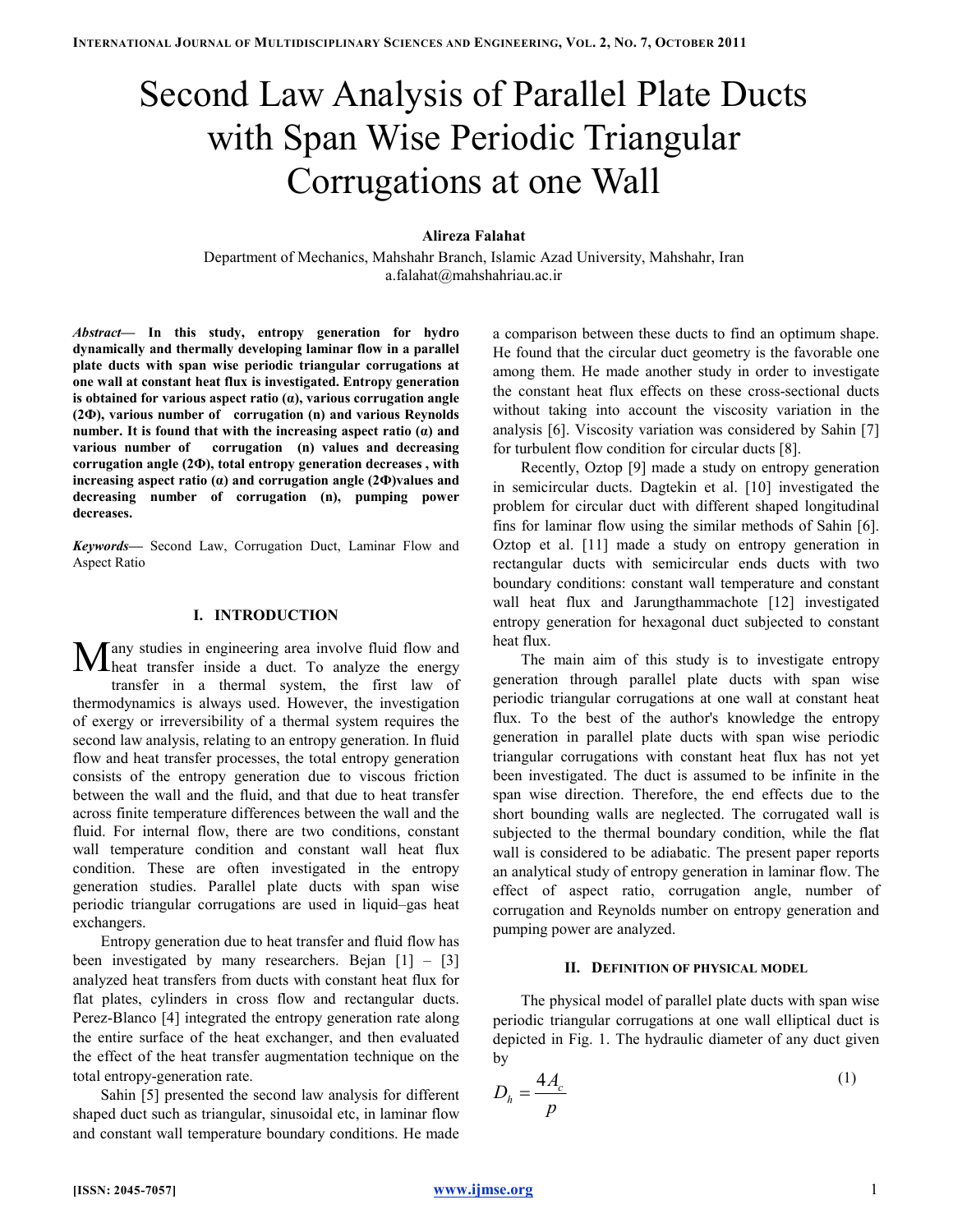where  $A_c$  is cross-sectional area and P is perimeter. The hydraulic diameter for annular sector cross-sectional area can be written as:

$$
D_h = \frac{2\sqrt{n(1-\alpha^2)\tan\phi}}{n(1-\alpha)\frac{1+\sin\phi}{1+\cos\phi}}\sqrt{A_c}
$$
 (2)



Fig. 1. Cross section of parallel plate ducts with span wise periodic triangular corrugations at one wall

#### III. ENTROPY GENERATION

The total entropy generation within a control volume of thickness  $dx$ , shown in Fig. 2, along the duct can be written as follows:

$$
d\dot{S}_{gen} = \dot{m} ds - \frac{\delta \dot{Q}}{T_w} \tag{3}
$$

and

$$
\delta \dot{Q} = \dot{m} C_P dT = qp dx \tag{4}
$$

For an incompressible fluid we have

$$
T ds = C_P dT - v dP \tag{5}
$$

Pressure drop in Eq. 8 is given in the following equation.

$$
dP = -\frac{f\rho U^2}{2D_h}dx\tag{6}
$$

The bulk temperature variation of fluid along a duct can be written as follows

$$
T = T_0 + \left(\frac{4q}{\rho UD_hC_P}\right)x\tag{7}
$$

The non-dimensional entropy generation number  $Ns$  can be defined as:

$$
Ns = \frac{\dot{S}_{gen}}{\dot{Q}/\Delta T} = \frac{\dot{S}_{gen}}{\dot{m}C_P}
$$
(8)



Fig. 2. control volume for entropy generation

Integrating Eq. 3 along the duct length  $L$  and by using Eq. 4-7, the dimensionless total entropy generation becomes

$$
Ns = \ln[(1 + 4St\tau \lambda)(1 + \tau)/(1 + \tau + 4St\tau \lambda)]
$$
\n
$$
+ \frac{fEc}{8St} \ln(1 + 4St\tau \lambda)
$$
\n(9)

In these equations some parameters can be made dimensionless as follows:

$$
St = \frac{h}{\rho U C_P} = \frac{Nu}{\text{Re Pr}}\tag{10}
$$

$$
Ec = \frac{U^2}{C_P(T_w - T_i)}
$$
\n<sup>(11)</sup>

$$
\tau = \frac{T_w - T_i}{T_w} = \frac{(q/h)}{T_i} \tag{12}
$$

$$
\lambda = \frac{L}{D_h} \tag{13}
$$

The fully developed  $(f \text{Re})$  and  $Nu$  values obtained by Sparrow and Charmchi [13] for variety of duct geometries.

#### IV. REQUIRED PUMPING POWER

The power required to overcome the fluid friction in the duct in dimensionless form is

$$
PPR = \frac{A_c \Delta P U}{\dot{Q}}\tag{14}
$$

For constant wall heat flux boundary conditions, the pumping power to heat transfer ratio for fully developed laminar flow becomes

$$
PPR = \frac{\mu(f \operatorname{Re})}{8\rho^2 D_h q} \operatorname{Re}^2 \tag{15}
$$

## [ISSN: 2045-7057] www.ijmse.org 2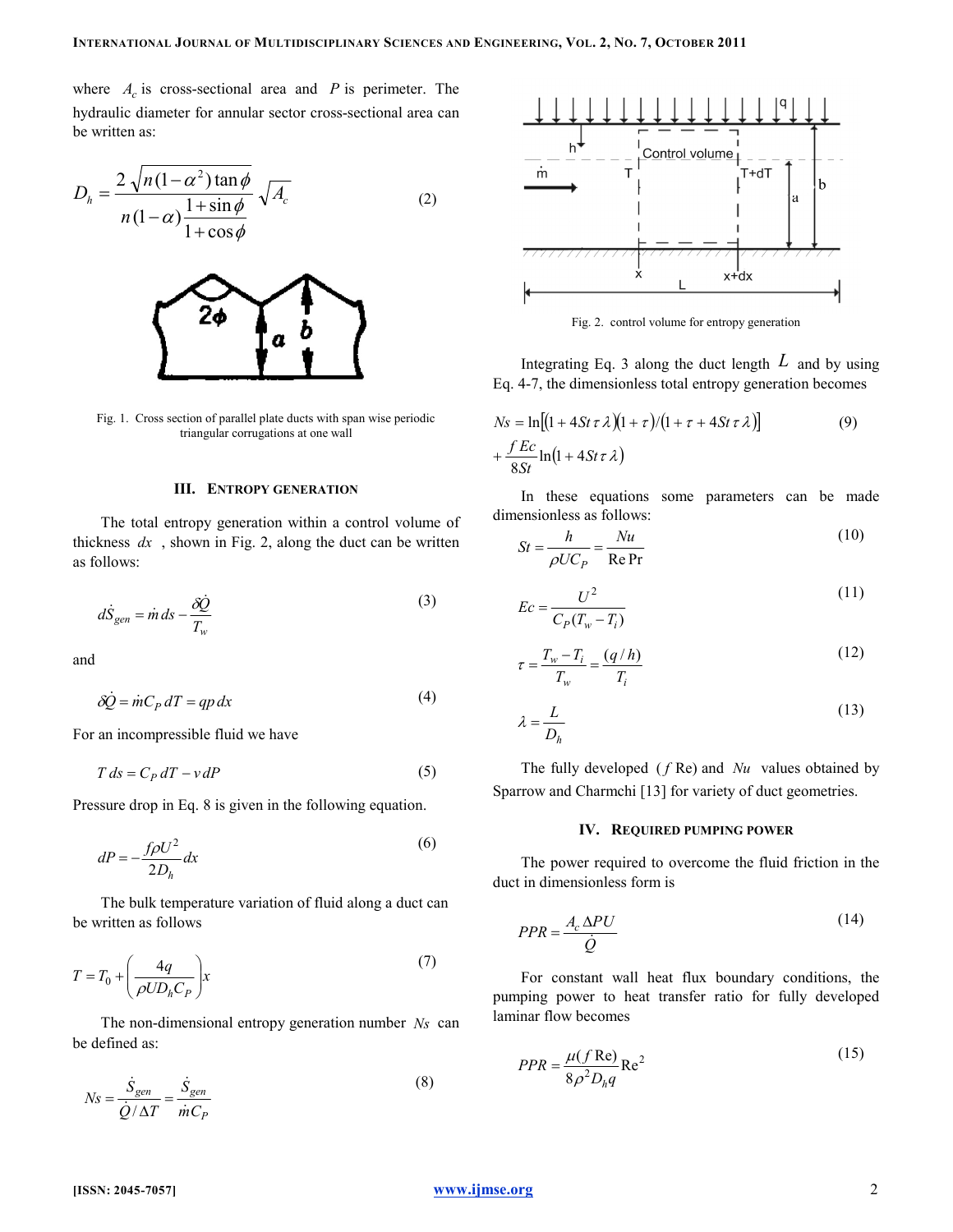#### V. RESULT AND DISCUSSION

In this section, the entropy generation due to heat transfer and viscous friction is investigated for fully developed laminar flow in the parallel plate ducts with span wise periodic triangular corrugations at one wall at constant heat flux for water. The thermo-physical properties used are shown in Table 1:

Table 1: Thermo-physical properties of water

| <b>SYMBOL</b>               | <b>QUANTITY</b>       |
|-----------------------------|-----------------------|
| $C_p(J/kg K)$               | 4182                  |
| Pr                          |                       |
| $T_{w}(K)$                  | 293                   |
| $\mu(Ns/m^2)$               | $9.93 \times 10^{-4}$ |
| $\rho$ (kg/m <sup>3</sup> ) | 998.2                 |

#### A. Effect of Aspect Ratio

Fig. 3 shows dimensionless entropy generation for different aspect ratio  $(\alpha)$  of parallel plate ducts with span wise periodic triangular corrugations at one wall at different Reynolds number values. In this figure, total entropy generation decreases considerably while the Reynolds number is increased. As the value of aspect ratio  $(\alpha)$  is increased total entropy generation decreased for fixed Reynolds number.

Fig. 4 shows variation of pumping power for different aspect ratio ( $\alpha$ ) and Reynolds numbers. As aspect ratio ( $\alpha$ ) is increased pumping power to heat transfer ratio decreases. With increasing of Reynolds number pumping power to heat transfer ratio values also increase. For a fixed Reynolds number as aspect ratio  $(\alpha)$  values are increased pumping power to heat transfer ratio values are decreased, especially for higher values of Reynolds number. These results indicate that for larger aspect ratio friction losses are smaller than that of lower aspect ratio as expected.



Fig. 3. Variation of dimensionless entropy generation for different  $\alpha$  values and Reynolds number (2Φ=600,  $\tau$ =0. 1, n=3)



Fig. 4. Variation of pumping power for different  $\alpha$  values and Reynolds number (2Φ=600,  $\tau$ =0. 1, n=3)

#### B. Effect of Corrugation Angle

Fig. 5 shows dimensionless entropy generation for different corrugation angle  $(2\Phi)$  of parallel plate ducts with span wise periodic triangular corrugations at one wall at different Reynolds number values. As the corrugation angle (2Ф)is increased total entropy generation increases for fixed Reynolds number, especially for lower values of Reynolds number. With increasing of Reynolds number total entropy generation values also decrease. Fig. 6 shows variation of pumping power for different corrugation angle (2Ф) and Reynolds numbers. As the corrugation angle (2Ф) is increased pumping power to heat transfer ratio decreases. With increasing of Reynolds number pumping power to heat transfer ratio values also increase. For a fixed Reynolds number as corrugation angle (2Ф) are increased pumping power to heat transfer ratio values are decreased, especially for higher values of Reynolds number. These results indicate that for larger corrugation angles (2Ф) friction losses are smaller than that of lower sector angels (2 $\Phi$ ) as expected.



Fig. 5. Variation of dimensionless entropy generation for different corrugation angles values and Reynolds number  $(\alpha = 0.3, \tau = 0.1, n=3)$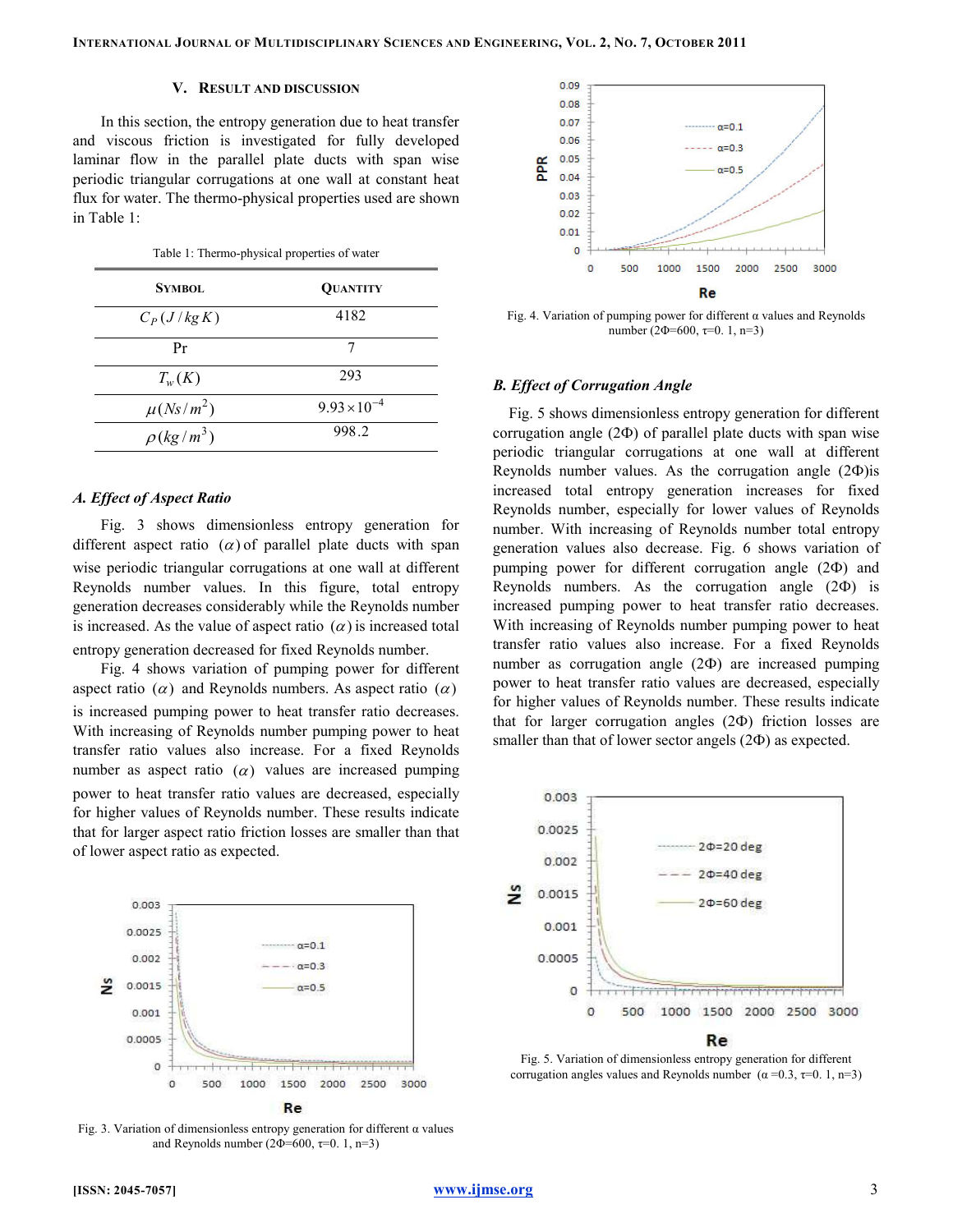

Fig. 6. Variation of pumping power for different corrugation angles values and Reynolds number ( $\alpha$  =0.3,  $\tau$ =0.1, n=3)

#### C. Effect of Number of Corrugation

Fig. 7 shows the effects of number of corrugation on entropy generation at different Reynolds numbers for a fixed aspect ratio ( $\alpha$  =0.3) and corrugation angle (2 $\Phi$ =600), namely, for a fixed cross sectional area. Entropy generation is influenced by number of corrugation. As Reynolds number is increased, the dimensionless entropy generation decreases. Thus, lower entropy generation is obtained for smaller value of number of corrugation. The decrease of total entropy generation depends on the decrease of number of corrugation as expected. Fig. 8 shows variation of pumping power to heat transfer ratio for various number of corrugation and Reynolds numbers. Increasing Reynolds number yields higher pumping power to heat transfer ratio values for fixed number of corrugation. As the number of corrugation is increased pumping power to heat transfer ratio values increases for fixed Reynolds number, especially for higher values of Reynolds number.



Fig. 7. Variation of dimensionless entropy generation for different number of corrugation values and Reynolds number  $(\alpha = 0.3, 2\Phi = 600, \tau = 0.1)$ 



Fig. 8. Variation of pumping power for different number of corrugation values and Reynolds number ( $\alpha = 0.3$ ,  $2\Phi = 600$ ,  $\tau = 0.1$ )

#### VI. CONCLUSION

In this study second law analysis of laminar flow subjected to constant wall heat flux has been obtained for parallel plate ducts with span wise periodic triangular corrugations at one wall. Some conclusions can be given as follows:

As Reynolds number is increased total entropy generation is decreasing. With increasing value of aspect ratio (α) and decreasing corrugation angle (2Ф) are decreased total entropy generation for fixed Reynolds number. The pumping power ratio decreases as the aspect ratio (α), and decreases as corrugation angle (2Ф) are increased.

When number of corrugation is increased total entropy generation and pumping power ratio are increasing for fixed Reynolds number.

#### **NOMENCLATURE**

| $A_c$            | cross-sectional area of duct, $m^2$       |
|------------------|-------------------------------------------|
| a                | hight of duct, <i>m</i>                   |
| b                | hight of duct, <i>m</i>                   |
| $C_P$            | specific heat, $J/kg K$                   |
| $D_h$            | hydraulic diameter, m                     |
| Ec               | Eckert number                             |
| $\int$           | Darcy friction factor                     |
| h                | heat transfer coefficient, $W/m^2K$       |
| k                | thermal conductivity of fluid, $W/m^2K$   |
| L                | Length of duct, $m$                       |
| $\dot{m}$        | mass flow rate, $kg/s$                    |
| $\boldsymbol{n}$ | number of corrugation                     |
| $N_{\rm S}$      | dimensionless entropy generation          |
| Nu               | Nusselt number                            |
| $\boldsymbol{P}$ | Pressure, Pa                              |
| $\boldsymbol{p}$ | Perimeter of duct, <i>m</i>               |
| Pr               | Prandtl number                            |
| PPR              | pumping power to heat transfer rate ratio |
| q                | heat flux, $W/m^2$                        |